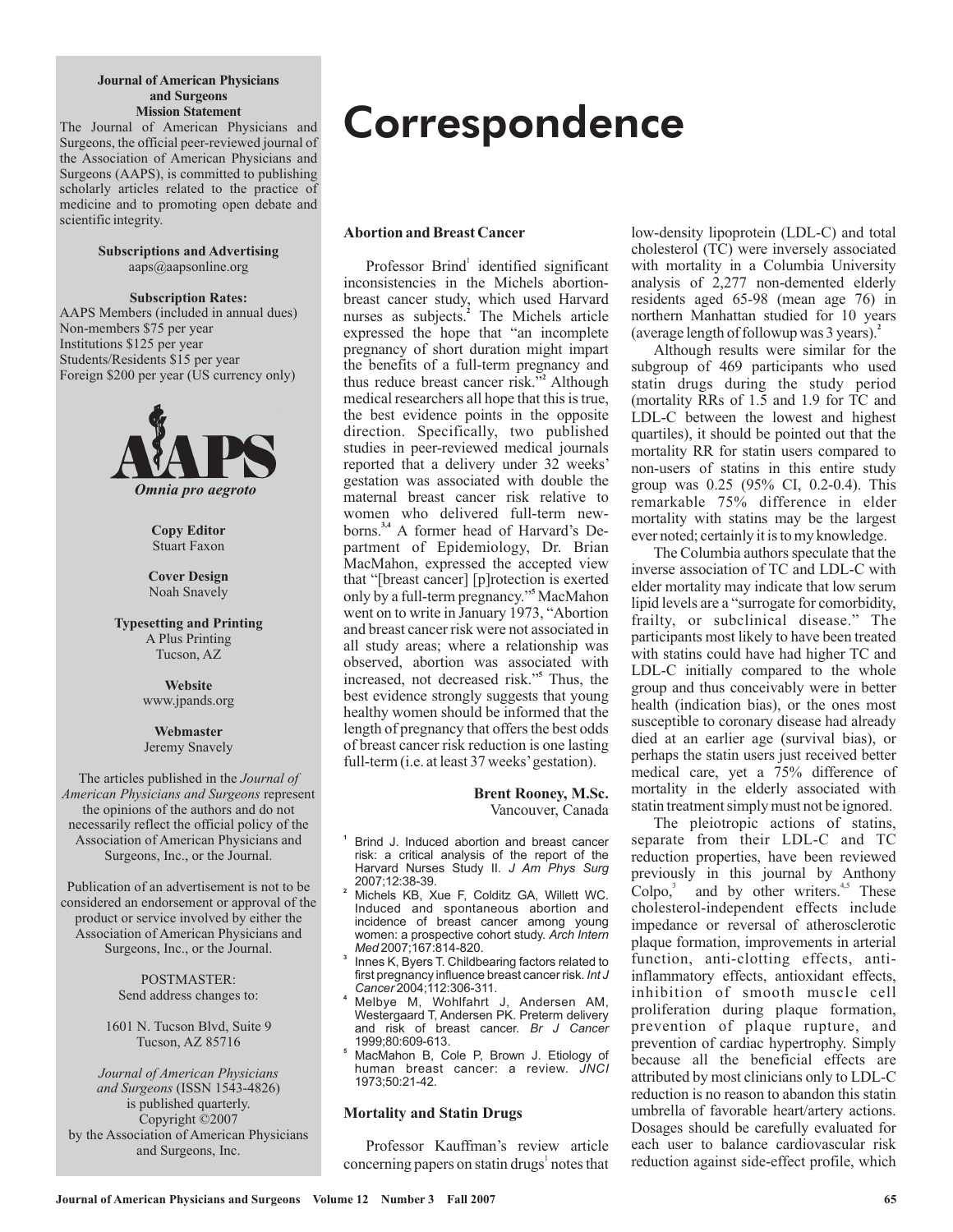can be substantial for this class of drug.**<sup>6</sup>** Keep the baby; throw out the bath water.

Other means for reduction of cardiovascular risk factors include fish oils (source of n-3 fatty acids and natural phospholipid antioxidant furan fatty acids);<sup>7</sup> telmisartan (Micardis), which is unique among angiotensin receptor blockers for its PPAR gamma partial activation at therapeutic levels;<sup>8</sup> iron stores reduction by means of periodic blood donations or phlebotomies to hold serum ferritin in men and older women at a level similar to that of premenopausal females;<sup>9</sup> and exercise, weight control, and dietary/supplement interventions too numerous to discuss in this letter.

## Brentwood, Tenn. **Jay Caplan**

In reply: Mr. Caplan is probably correct in noting that the Columbia University study on the effect of TC and LDL-C on mortality was subject to survival bias, indication bias, and possibly better medical care in general for the statin users.

The reported lower mortality for statin users was ignored, not only for those reasons, but because it had not been supported by major clinical trials of statins. In a group of 11 large clinical trials, the mean reduction in mortality was a mere  $0.28\%$ /y (NNT = 357), clearly not clinically significant.<sup>10</sup> The one trial among these 11 that involved elderly patients (aged 70–82 at baseline), the PROSPER Trial, showed a nonsignificant mortality reduction of  $0.2\%$ /y (NNT = 500).<sup>11</sup> Mark R. Goldstein noted the unchanged mortality and commented that a decrease in coronary heart disease death from 4% on pravastatin to 3% on placebo was balanced by an equal increase in cancer death (from 3% to 4%) and in cancer incidence.<sup>12</sup> The tendency of drug makers to publish the results of only the most positive trials has been noted.<sup>13</sup> When the results of statins are as poor as shown above, the existence of "favorable heart/artery actions" in excess of adverse effects is unlikely.

#### Berwyn, Pa. **Joel M. Kauffman, Ph.D.**

- **1** Kauffman JM. Misleading recent papers on statin drugs in peer-reviewed medical journals. 2007;12:7-9. *JAm Phys Surg*
- **2** Schupf N, Costa R, Luchsinger J, et al. Relationship between plasma lipids and allcause mortality in non-demented elderly. *J Am* 2005;53:219-226. Available at: *Geriatrics Soc* http://tinyurl.com/2o7uoy.Accessed Jul 27, 2007.
- **3** Colpo A. LDL Cholesterol: bad cholesterol, or bad science? *J Am Phys Surg* 2005;3:83-89.
- **4** Lahera V, et al. Endothelial dysfunction, oxidative stress and inflammation in atherosclerosis: beneficial effects of statins. *Curr* 2007;14(2):243-248. http:// *Med Chem* tinyurl.com/yoaasf.Accessed Jul 27, 2007.
- **5** Davignon J. Ongoing clinical trials of the pleiotropic effects of statins. *Vasc Health Risk* 2005;1(1):29-40. *Manag*
- **6** Ravnskov U. High cholesterol may protect against infections and atherosclerosis *Q J Med* 2003;96:927-934. Available at: http://qjmed. oxfordjournals.org/cgi/content/full/96/12/927. Accessed Jul 27, 2007.
- **7** Spiteller G. Furan fatty acids: occurrence, synthesis, and reactions. Are furan fatty acids responsible for the cardioprotective effects of a fish diet? 2005;40:755-771. Available at: *Lipids* http://tinyurl.com/3djhlf.Accessed Jul 27, 2007.
- **8** Pershadsingh HA. Treating the metabolic syndrome using angiotensin receptor antagonists that selectively modulate peroxisome proliferator-activated receptorgamma. Int J Biochem Cell Biol 2006;38:766-781. Available at: http://tinyurl.com/298jxz. Accessed Jul 27, 2007. *Int J Biochem Cell Biol*
- **9** Sullivan JL. Iron versus cholesterol– perspectives on the iron and heart disease debate. J Clin Epidemiol 1996;49:1345-1352. Available at: http://tinyurl.com/33prn7. Accessed Jul 27, 2007.
- <sup>10</sup> Kauffman JM. Malignant Medical Myths. West Conshohocken, Pa.: Infinity Publishing; 2006:9- 10,88-90.
- **11** Shepherd J, Blauw GJ, Murphy MB, et al. Pravastatin in elderly individuals at risk of vascular disease (PROSPER): a randomised controlled trial. 2002;360:1623-1630. *Lancet*
- **12** Goldstein MR. Letter to editor. *Lancet* 2003;361:427-428.
- **13** Healy D. Lines of evidence on the risks of suicide with selective serotonin reuptake inhibitors. 2003:72:71-79. *Psychother Psychosom*

# **Correction in Review of** *Vaccine*

In his book review, Professor Kauffman **1** states it was an error on the part of the author to refer to bacterial products from a New Jersey cranberry bog as "antibiotics." He states that sulfonamides were the first antibiotics. In its broadest definition, "antibiotic" means destructive of life, but in the stricter sense sulfonamides are not antibiotics because they are not produced by a microorganism. Rather, they are a type of antimicrobial.

## **Gerald E. Sullivan, M.D.** Bowling Green, Ky.

**1** Kauffman JM. Review of *Vaccine: the* by Arthur Allen. *Lifesaver J Am Phys Surg* 2007;12:58-59. *Controversial Story of Medicine's Greatest*

#### **The Low-fat Diet**

I read with excitement and admiration the article by Ottoboni and Ottoboni<sup>1</sup> concerning the colossal failure of the \$700 million study, the Women's Health Initiative (WHI). Put in simplistic terms, the WHI set out with a preconceived paradigm that a life free of cancer and heart disease could be achieved simply by the time-worn admonition: "Eat your fruits and vegetables!" The established nutrition liturgy (definition: "a form and arrangement of public worship laid down by

a church or religion") has been feeding us this vegan verisimilitude for 50 years. I am very weary of it, and I have been fighting this scientifically unsupportable admonition for 40 years.

Although the Ottobonis did a good job of debunking the study, the authors of the WHI report actually revealed their bias quite well through their complaints about unreliable patients and too short a study period (8 years), assertions without evidence (it's a "proven healthy diet"), and fervent wishes ("we really hoped" that the dietary modification would produce a major health benefit). Hoping for an outcome, however, is not science.As a scientist, one is supposed to be seeking the truth, not engineering a preconceived hoped-for outcome.

The Ottobonis note that "[i]n order to retain the lipid hypothesis..., something that will excuse the failure of studies to confirm the concept, without lessening its validity is required." They cite Walter Willett of Harvard Medical School, who apparently suggests applying restrictions only to saturated fats along with the trans fats of the vegetable kingdom. There is, however, nothing at all in the scientific literature to indicate that saturated fatty acids–-in butter, animal fats in general, or the palm oils, are deleterious in any way to human health.

## Miami, Fla. **William Campbell Douglass II, M.D.**

Ottoboni A, Ottoboni F. Low-fat diet and chronic disease prevention: the Women's Health Initiative and its reception. *J Am Phys Surg* 2007;12:10-13.

#### **In FurtherAppreciation of Dr. Bonham's Case**

**1**

Jeffrey White's article on Dr. Bonham **1** brings our organic origins of law to life again for the benefit of a new generation of doctors and lawyers. The case is the foundation of multiple American constitutional precepts, including judicial review, the process due, and the rule of law.

Dr. Bonham's case was one of the two major legal cases cited by the American Revolutionaries to justify their rebellion on constitutional principles. Founding Father John Adams was the foremost American scholar of Sir Edward Coke. Adams used Coke to write the Declaration of Rights and Form of Government of the Commonwealth of Massachusetts, a constitution that was copied by four other states. Three paragraphs of the original thirty are devoted to defining the executive, the judiciary, and the legislative, with the purpose of separating these powers. Coke thought that mixing the prosecutorial or executive power with the judicial power in an administrative court was void or unconstitutional. Adams, having watched the Admiralty Courts prior